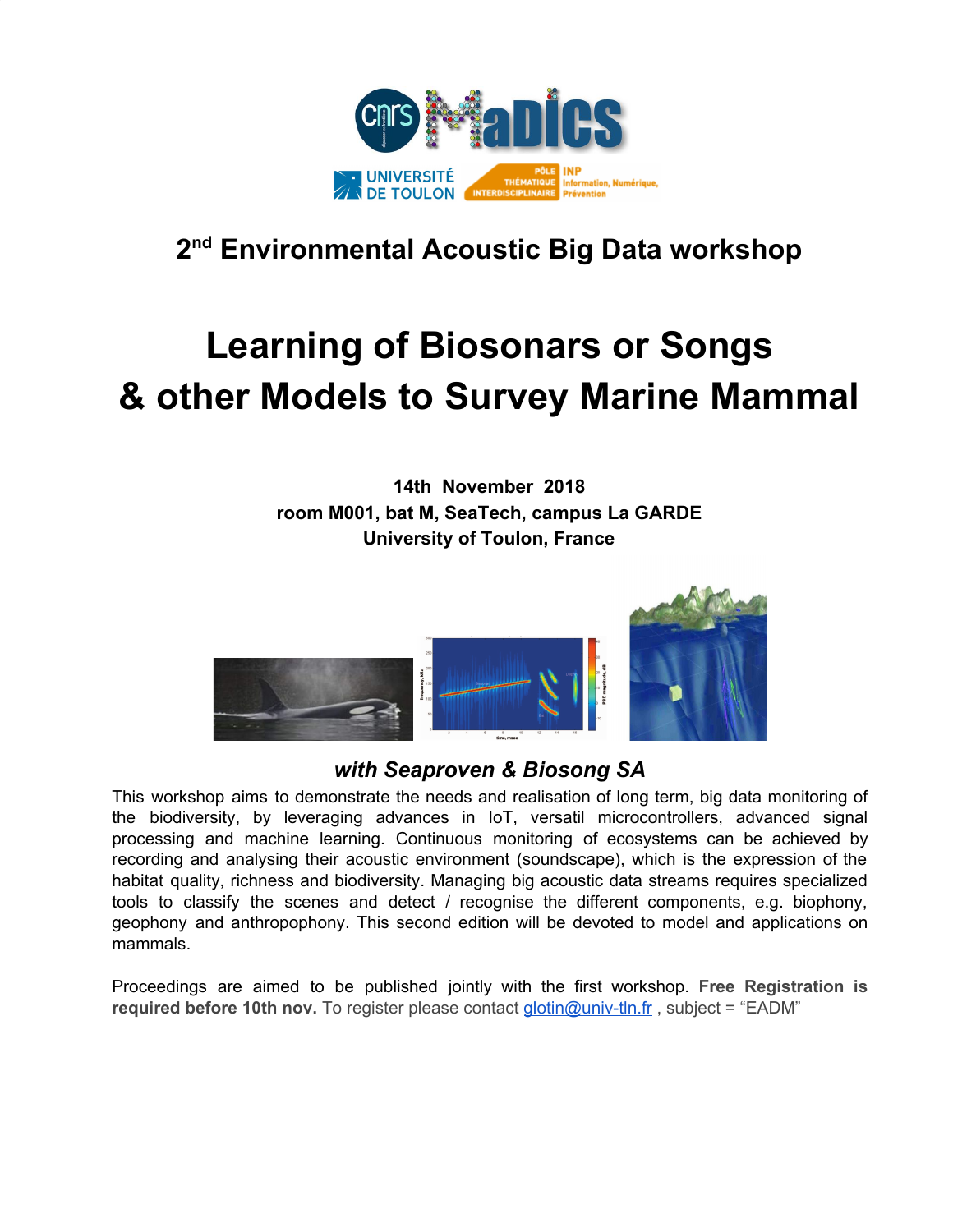#### *Program*

*9h Welcome*

#### **9:15 Opening & objectives**

" Data Science and bioacoustics of Biosonar & Songs of marine mammals " Hervé Glotin, LIS CNRS U. Toulon

#### **9:30 Case studies, overview**

" Marine soundscapes, to broaden the scope of underwater acoustic monitoring " Gianni Pavan, CIBRA, univ Pavia, Italy

*"* Acoustic monitoring in Pelagos sanctuary " Marion Peirache, Parc national de Port-Cros & Pelagos, France

" Caribbean survey of marine mammals " Jeffrey Bernus, Scientific resp. of CARIMAM, AGOA & AFB, Martinique

#### *10:30 - 10:45 Coffee break*

" ACCOBAMS addressing underwater noise issues " Maÿlis Salivas, Accobams, Monaco

#### **11:05 Emb. PAM on Autonomous Surface Vehicle completed by satellite for large scale survey**

" Sphyrna : an oceanic big data scientific Autonomous Surface Vehicle " Fabien de Varenne, Seaproven SA

" Passive acoustic 3D tracking of deep cetacean diver from the Sphyrna ASV " Marion Poupard et al., Biosong SA

#### 12:30 lunch - 14:00

" High Velocity acquisition : JASON sound card, 3D Tracking of Biosonar of pink Amazon River dolphins into the wild " Valentin Barchasz et al., SMIoT

#### **14:20 Deep Learning for detection and Classification**

" Bird Species Identification from Audio Recordings and Metadata " Jan Schlüter et al., LIS CNRS & OFAI Austria

" Towards Deepnet AutoEncoder - application to Biosonar of Marine Mammal " Maxence Ferrari et al., DGA LIS LAMFA

" Deep learning and satellite images, perspective on whale survey " Adeline Paiement, LIS & Bristol univ.

#### *15:20 15:40 Coffee break*

#### **15:40 Detectop, Pattern analysis and inversion**

" Mathematical model for long term analysis of the frequency of songs of Blue or Humpback whales " Julie Patris, Franck Malige, et al. STIC AmSud BRILAM, Chili (visio)

" Analysing Weeks of Underwater Sound in Hours: Preliminary Results " Jan Schlüter et al., LIS CNRS & OFAI Austria

#### **16:10 Discussion**

*17:00 Closing*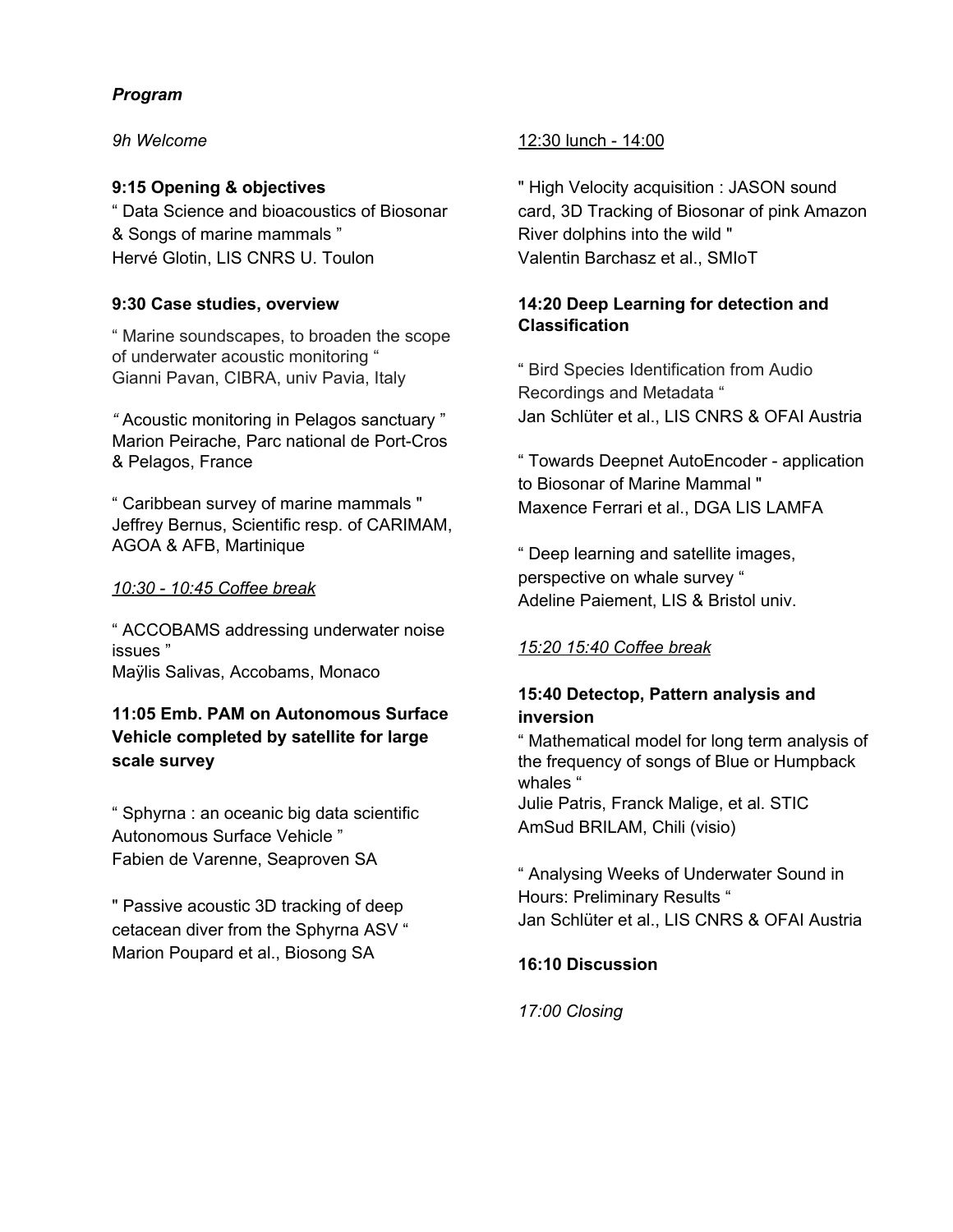# **Organisation**

Glotin, Ferrari, Schlüter, Paiement Pôle INPS UTLN & GDR CNRS MADICS EADM & STICAMSUD BRILAAM Contact / info : glotin@univ-tln.fr

# Venue

TGV Toulon, Airport Toulon, Campus La Garde, [http://www.univ-tln.fr](http://www.univ-tln.fr/) (map below). The conference room is M001, floor of bt SeaTech - M (SeaTech is in X and M. M is the building at the East). Entrance by car = West (Ouest), M is on the LEFT, 50m down. It is easy to park (free) near the building.



Pour accéder au campus de La Garde:

#### **Entrée Nord et Ouest**

Venant de Toulon : prendre la sortie 5B Université puis suivre les flèches de direction routières Venant d'Hyères : prendre la sortie 5 La Bigue - Université puis suivre les flèches de direction routières

#### **Entrée Sud**

Venant d'Hyères : Prendre la route D29, direction La Garde Venant de La Garde : Prendre l'avenue du Premier-Bataillon-d'Infanterie-de-Marine et du Pac.